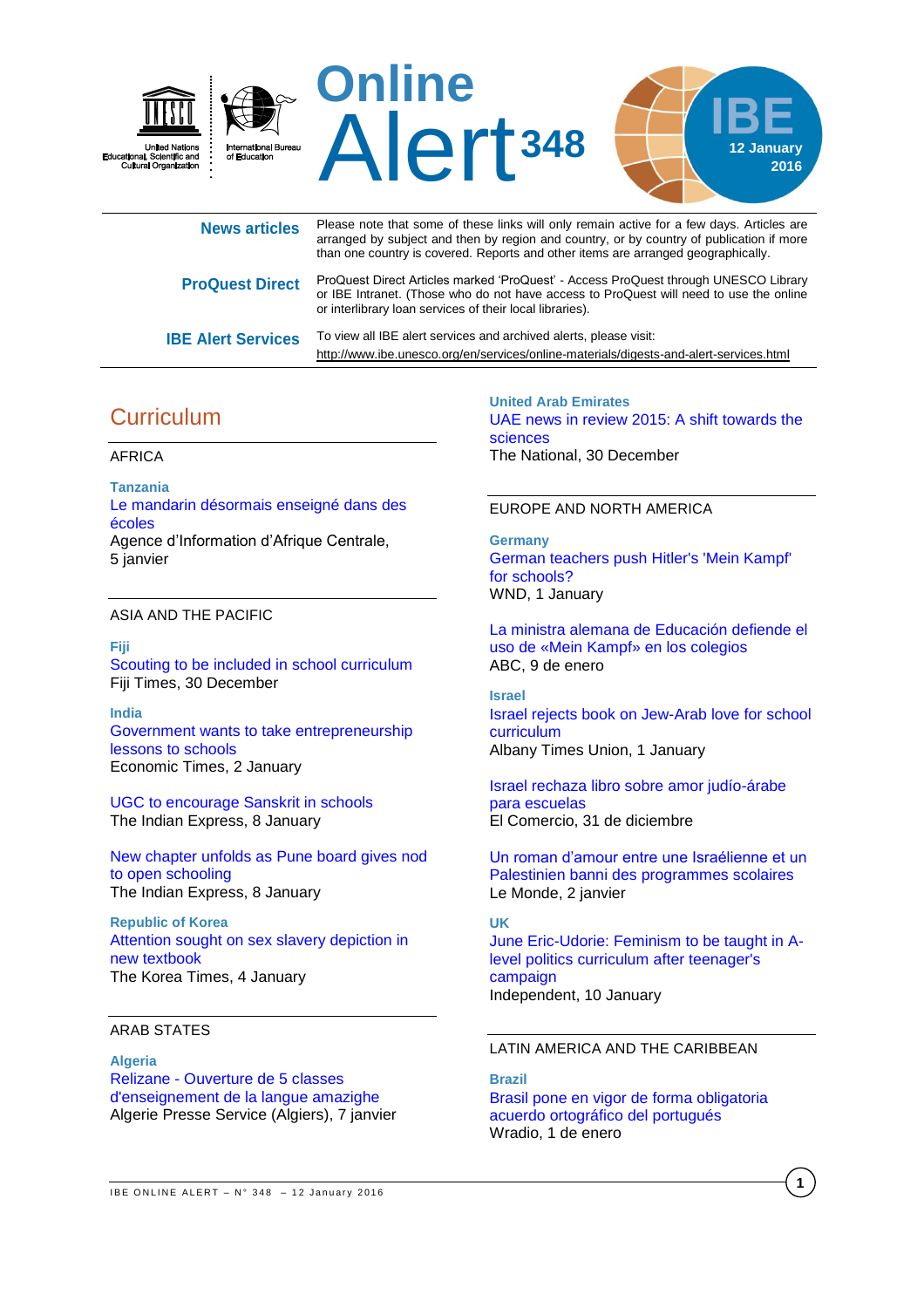# Early Childhood Education

#### AFRICA

**Congo** Kinshasa - [Lancement du programme «Classe](http://fr.allafrica.com/stories/201601030104.html)  [pré-primaire»](http://fr.allafrica.com/stories/201601030104.html) Radio Okapi (Kinshasa), 3 janvier

**Uganda** [In 2016, Early Childhood](http://allafrica.com/stories/201601042189.html) Education Will Be [Pivotal](http://allafrica.com/stories/201601042189.html) Pbserver, 4 January

#### ASIA AND THE PACIFIC

**Australia** [Early childhood teachers in NSW to be](http://www.theage.com.au/nsw/early-childhood-teachers-in-nsw-to-be-accredited-like-their-primary-school-counterparts-minister-20160112-gm49r6.html)  [accredited like their primary school](http://www.theage.com.au/nsw/early-childhood-teachers-in-nsw-to-be-accredited-like-their-primary-school-counterparts-minister-20160112-gm49r6.html)  [counterparts:](http://www.theage.com.au/nsw/early-childhood-teachers-in-nsw-to-be-accredited-like-their-primary-school-counterparts-minister-20160112-gm49r6.html) Minister The Age, 12 January

### EUROPE AND NORTH AMERICA

**Azerbaijan**

[The next diagnostic evaluation will be held](http://edu.gov.az/en/page/9/11845)  [within the framework of the project "Zardabi"](http://edu.gov.az/en/page/9/11845) Ministry of Education, 7 January

**Georgia** [Early and pre-school education will see major](http://agenda.ge/news/49822/eng)  [changes](http://agenda.ge/news/49822/eng) Agenda.ge, 5 January

# Education Reform

### AFRICA

**Mauritius** [Les manuels scolaires disponibles](http://fr.allafrica.com/stories/201601071285.html) sur le site [du MIE](http://fr.allafrica.com/stories/201601071285.html) lexpress.mu, 7 janvier

**Senegal** [Macky Sall annonce la gratuité des manuels](http://fr.allafrica.com/stories/201601010035.html)  [scolaires dans l'élémentaire](http://fr.allafrica.com/stories/201601010035.html) Agence de Presse Sénégalaise (Dakar), 31 décembre

#### ASIA AND THE PACIFIC

**India** [HRD ministry urges state, central school](http://indianexpress.com/article/india/india-news-india/centre-has-an-idea-bats-for-open-book-tests-at-board-level/)  [boards to consider open-book tests at board](http://indianexpress.com/article/india/india-news-india/centre-has-an-idea-bats-for-open-book-tests-at-board-level/) The Indian Express, 11 January

**Greece** [Greek Education Minster Plans System](http://greece.greekreporter.com/2015/12/28/greek-education-minster-plans-system-reform-rejects-military-high-schools/)  [Reform, Rejects Military High Schools](http://greece.greekreporter.com/2015/12/28/greek-education-minster-plans-system-reform-rejects-military-high-schools/) Greek Reporter, 28 December

**Spain** [Musulmanes en España quieren adaptar el](http://www.abc.es/sociedad/abci-musulmanes-espana-quieren-adaptar-calendario-escolar-ramadan-201601111155_noticia.html)  [calendario escolar al Ramadán](http://www.abc.es/sociedad/abci-musulmanes-espana-quieren-adaptar-calendario-escolar-ramadan-201601111155_noticia.html) ABC, 11 de enero

**UK (Scotland)** [Scottish pupils to sit standardised school tests](http://www.independent.co.uk/news/education/education-news/scottish-pupils-to-sit-standardised-school-tests-from-the-age-of-five-despite-warnings-of-league-a6799921.html)  [from the age of five despite warnings of](http://www.independent.co.uk/news/education/education-news/scottish-pupils-to-sit-standardised-school-tests-from-the-age-of-five-despite-warnings-of-league-a6799921.html)  ['league table culture'](http://www.independent.co.uk/news/education/education-news/scottish-pupils-to-sit-standardised-school-tests-from-the-age-of-five-despite-warnings-of-league-a6799921.html) Independent, 7 January

### LATIN AMERICA AND THE CARIBBEAN

**Peru** [Minedu aprueba Lineamientos para la Gestión](http://www.minedu.gob.pe/n/noticia.php?id=36262)  [Educativa Descentralizada](http://www.minedu.gob.pe/n/noticia.php?id=36262) Ministerio de Educación, 7 de enero

# Education System

#### AFRICA

#### **Angola**

[Le système éducatif national connaît une](http://fr.allafrica.com/stories/201512290551.html)  [augmentation d'élèves en sept ans](http://fr.allafrica.com/stories/201512290551.html) Angola Press, 28 décembre

#### **Kenya**

[La educación frena las prácticas más salvajes](http://www.wradio.com.co/noticias/internacional/la-educacion-frena-las-practicas-mas-salvajes-de-la-tribus-kenianas/20160104/nota/3030110.aspx)  [de la tribus kenianas](http://www.wradio.com.co/noticias/internacional/la-educacion-frena-las-practicas-mas-salvajes-de-la-tribus-kenianas/20160104/nota/3030110.aspx) WRadio, 4 de enero

#### **Senegal**

[Le primaire affiche un taux brut de](http://fr.allafrica.com/stories/201512311216.html)  [scolarisation de 84 %](http://fr.allafrica.com/stories/201512311216.html) Agence de Presse Sénégalaise, 31 décembre

**South Africa** [New school system planned for 2017 –](http://www.news24.com/SouthAfrica/News/new-school-system-planned-for-2017-report-20160110) report News 24, 10 January

#### ARAB STATES

**Algeria** [Lutte contre la violence -](http://fr.allafrica.com/stories/201601050655.html) Convention [prochaine entre l'Education nationale et la](http://fr.allafrica.com/stories/201601050655.html)  **[DGSN](http://fr.allafrica.com/stories/201601050655.html)** Algerie Presse Service, 4 janvier

**2**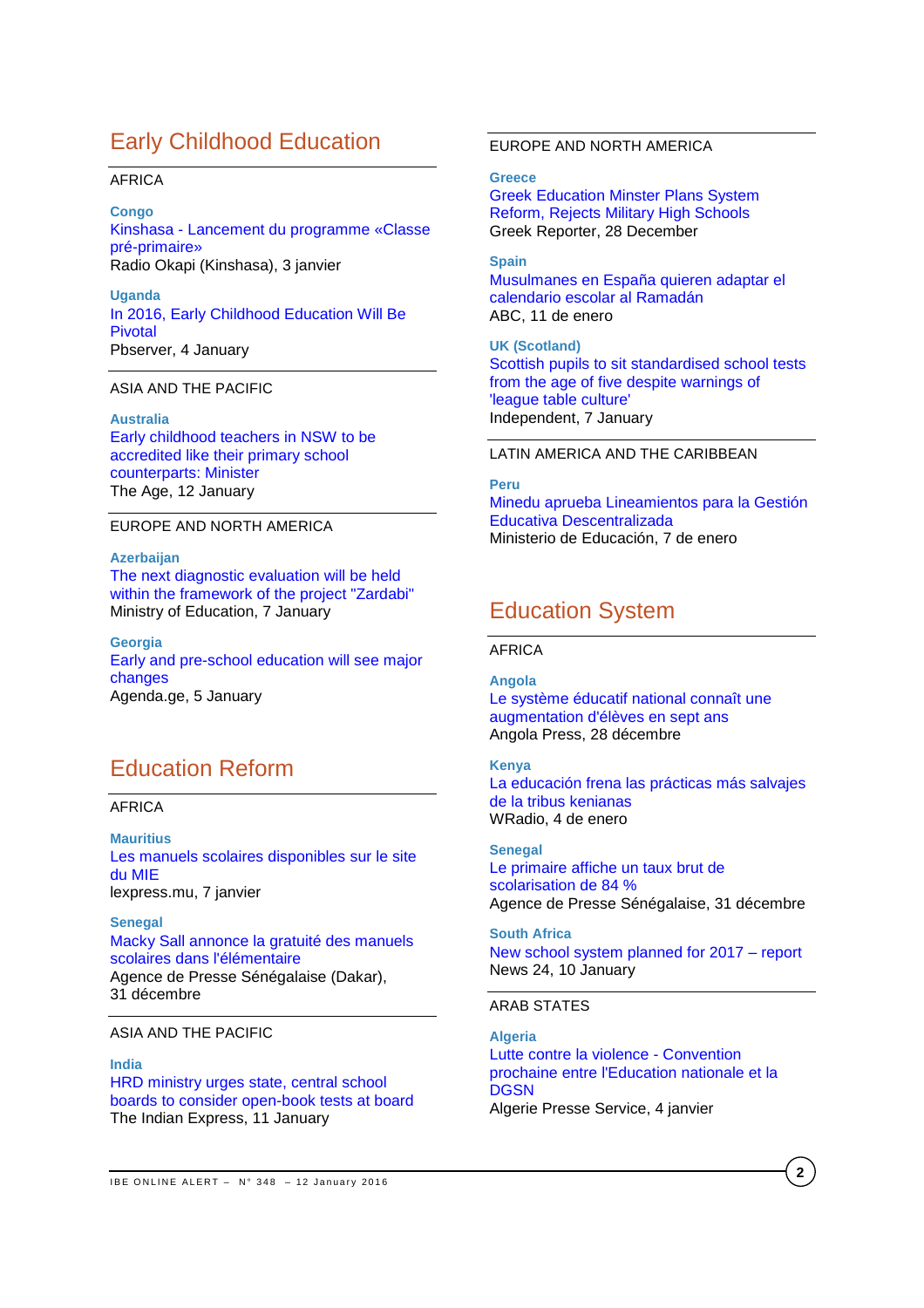## LATIN AMERICA AND THE CARIBBEAN

**Mexico** [La SEP busca estrategia para flexibilizar](http://www.informador.com.mx/mexico/2016/636913/6/la-sep-busca-estrategia-para-flexibilizar-calendario-escolar.htm)  [calendario escolar](http://www.informador.com.mx/mexico/2016/636913/6/la-sep-busca-estrategia-para-flexibilizar-calendario-escolar.htm) Informador, 7 de enero

# Inclusive Education

#### ARAB STATES

**Tunisia** Sidi Bouzid - [Programme d'accompagnement](http://fr.allafrica.com/stories/201512281856.html)  [et de protection au profit des enfants dans les](http://fr.allafrica.com/stories/201512281856.html)  [zones rurales](http://fr.allafrica.com/stories/201512281856.html) Tunis Afrique Presse, 26 décembre

### ASIA AND THE PACIFIC

**Bangladesh** [Govt works for inclusive education: Nahid](http://www.thefinancialexpress-bd.com/2016/01/04/9164) Financial Express, 4 January

**India** [Give facilities for 'special' students from Class](http://indianexpress.com/article/cities/pune/give-facilities-for-special-students-from-class-i-itself/)  I [itself](http://indianexpress.com/article/cities/pune/give-facilities-for-special-students-from-class-i-itself/) The Indian Express, 9 January

# Teacher Education

### AFRICA

**Nigeria** Govt [Urges Effective Use of Digital Learning](http://allafrica.com/stories/201512310499.html)  **[Techniques](http://allafrica.com/stories/201512310499.html)** The Guardian, 31 December

#### ASIA AND THE PACIFIC

**India** [Punjab: 'Report card' in, over 3000 govt school](http://indianexpress.com/article/cities/chandigarh/punjab-report-card-in-over-3000-govt-school-teachers-fail/)  [teachers](http://indianexpress.com/article/cities/chandigarh/punjab-report-card-in-over-3000-govt-school-teachers-fail/) 'fail' The Indian Express, 23 December

## EUROPE AND NORTH AMERICA

**Spain** [Flojos en tecnologías e inglés](http://www.elperiodico.com/es/noticias/educacion/reciclaje-maestros-flojos-tecnologias-ingles-4799506) El Periódico, 11 de enero

## **USA**

[U.S. Department of Education Approves](http://www.ed.gov/news/press-releases/us-department-education-approves-puerto-rico-and-remaining-eight-states-plans-provide-equal-access-excellent-educators)  [Puerto Rico and Remaining Eight States' Plans](http://www.ed.gov/news/press-releases/us-department-education-approves-puerto-rico-and-remaining-eight-states-plans-provide-equal-access-excellent-educators)  [to Provide Equal Access to Excellent](http://www.ed.gov/news/press-releases/us-department-education-approves-puerto-rico-and-remaining-eight-states-plans-provide-equal-access-excellent-educators)  **[Educators](http://www.ed.gov/news/press-releases/us-department-education-approves-puerto-rico-and-remaining-eight-states-plans-provide-equal-access-excellent-educators)** Ministry of Education, 22 December

#### LATIN AMERICA AND THE CARIBBEAN

#### **Peru**

[Minedu avanza capacitación de docentes para](http://www.minedu.gob.pe/n/noticia.php?id=36215) [escuelas de Educación Intercultural Bilingüe](http://www.minedu.gob.pe/n/noticia.php?id=36215) Ministerio de Educación, 2 de enero

# Reports, publications, etc.

ASIA AND THE PACIFIC

**New Zealand** [Accelerating student achievement: a](http://www.ero.govt.nz/National-Reports/Accelerating-student-achievement-a-resource-for-schools-December-2015) resource [for schools](http://www.ero.govt.nz/National-Reports/Accelerating-student-achievement-a-resource-for-schools-December-2015) Education Review Office, December 2015

## EUROPE AND NORTH AMERICA

[The language dimension in all subjects: A](http://www.coe.int/t/dg4/linguistic/Source/Handbook-Scol_final_EN.pdf)  [Handbook for curriculum development and](http://www.coe.int/t/dg4/linguistic/Source/Handbook-Scol_final_EN.pdf)  [teacher training](http://www.coe.int/t/dg4/linguistic/Source/Handbook-Scol_final_EN.pdf) Council of Europe, 2015 **[French](http://www.coe.int/t/dg4/linguistic/Source/Handbook-Scol_final_FR.pdf)** 

#### **France** [Conseil national d'évaluation du système](http://www.ladocumentationfrancaise.fr/var/storage/rapports-publics/154000850.pdf)  scolaire - [Rapport d'activité 2015](http://www.ladocumentationfrancaise.fr/var/storage/rapports-publics/154000850.pdf) [Ministère de l'Éducation nationale, de](http://www.ladocumentationfrancaise.fr/var/storage/rapports-publics/154000850.pdf)  [l'Enseignement supérieur et de la Recherche](http://www.ladocumentationfrancaise.fr/var/storage/rapports-publics/154000850.pdf)

CNESCO, 2015

[L'utilisation pédagogique des dotations en](http://www.ladocumentationfrancaise.fr/var/storage/rapports-publics/154000834.pdf)  [numérique \(équipements et ressources\) dans](http://www.ladocumentationfrancaise.fr/var/storage/rapports-publics/154000834.pdf)  [les écoles](http://www.ladocumentationfrancaise.fr/var/storage/rapports-publics/154000834.pdf) Jean-Pierre Delaubier, Inspection générale de l'Éducation nationale, 2015

[Bilan et perspectives relatifs à la classe de](http://www.ladocumentationfrancaise.fr/var/storage/rapports-publics/154000823.pdf)  [troisième préparatoire aux formations](http://www.ladocumentationfrancaise.fr/var/storage/rapports-publics/154000823.pdf)  [professionnelles](http://www.ladocumentationfrancaise.fr/var/storage/rapports-publics/154000823.pdf) Dominique Taraud, Inspection générale de

l'Éducation nationale, 2015

[Le Changement, c'est comment ?](http://ife.ens-lyon.fr/vst/DA-Veille/107-janvier-2016.pdf) Olivier Rey, Dossier de veille de l'IFÉ, n° 107, Janvier 2016